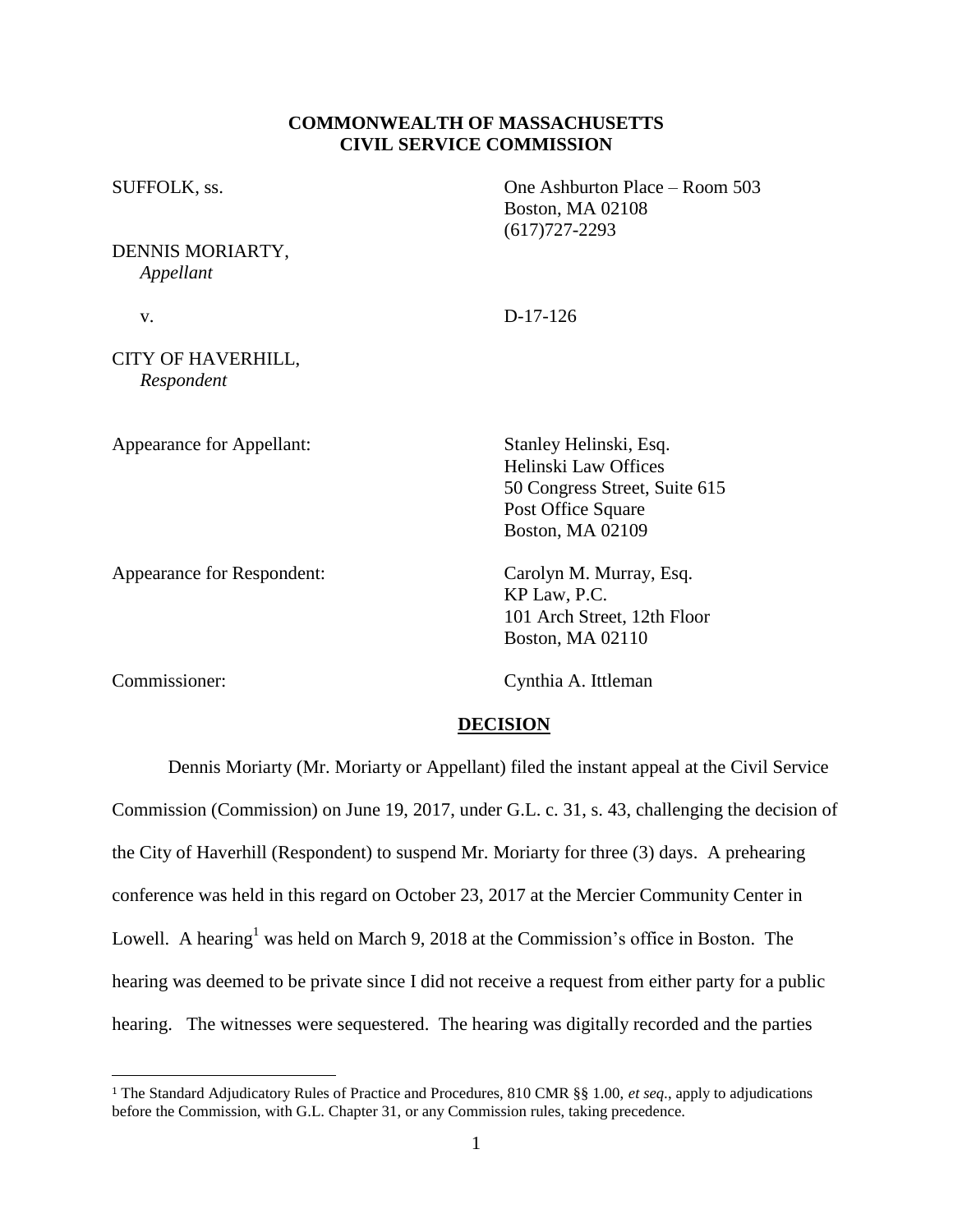received a CD of the recording.<sup>2</sup> The Respondent submitted a post-hearing brief; the Appellant did not. For the reasons stated herein, the appeal is denied.

# **FINDINGS OF FACT**

Joint Exhibits (J.Ex.) 1 through 12 and the Respondent's Exhibits (R.Ex.) 1, 2A, 2B, 2C and 3 through 5 were entered into evidence at the hearing. At the hearing, the Respondent was ordered to produce the report of the Respondent's hearing officer. The Respondent produced the report thereafter and it is included in the record as Hearing Officer Report. Based on all of the exhibits, the testimony of the following witnesses:

### *Called by the Respondent*:

- Donald Thompson, former Deputy Chief, Haverhill Police Department (HPD)
- **Paul Rennie, Rennie Detention Systems**
- Alan DeNaro, Chief, HPD

### *Called by the Appellant*:

 $\overline{a}$ 

• Dennis Moriarty, Appellant

and taking administrative notice of all matters filed in the case and pertinent statutes, case law, rules, regulations, policies, and reasonable inferences from the evidence; a preponderance of credible evidence establishes the following facts:

- 1. Dennis Moriarty has been a Patrol Officer in the HPD since July 27, 1997. (J.Ex. 10)
- 2. On April 16, 2016, Prisoner 1 and Prisoner 2 were arrested by the HPD for disorderly conduct. (Id.)

<sup>&</sup>lt;sup>2</sup> If there is a judicial appeal of this decision, the plaintiff in the judicial appeal would be obligated to supply the court with a transcript of this hearing to the extent that he/she wishes to challenge the decision as unsupported by the substantial evidence, arbitrary and capricious, or an abuse of discretion. If such an appeal is filed, this CD should be used to transcribe the hearing.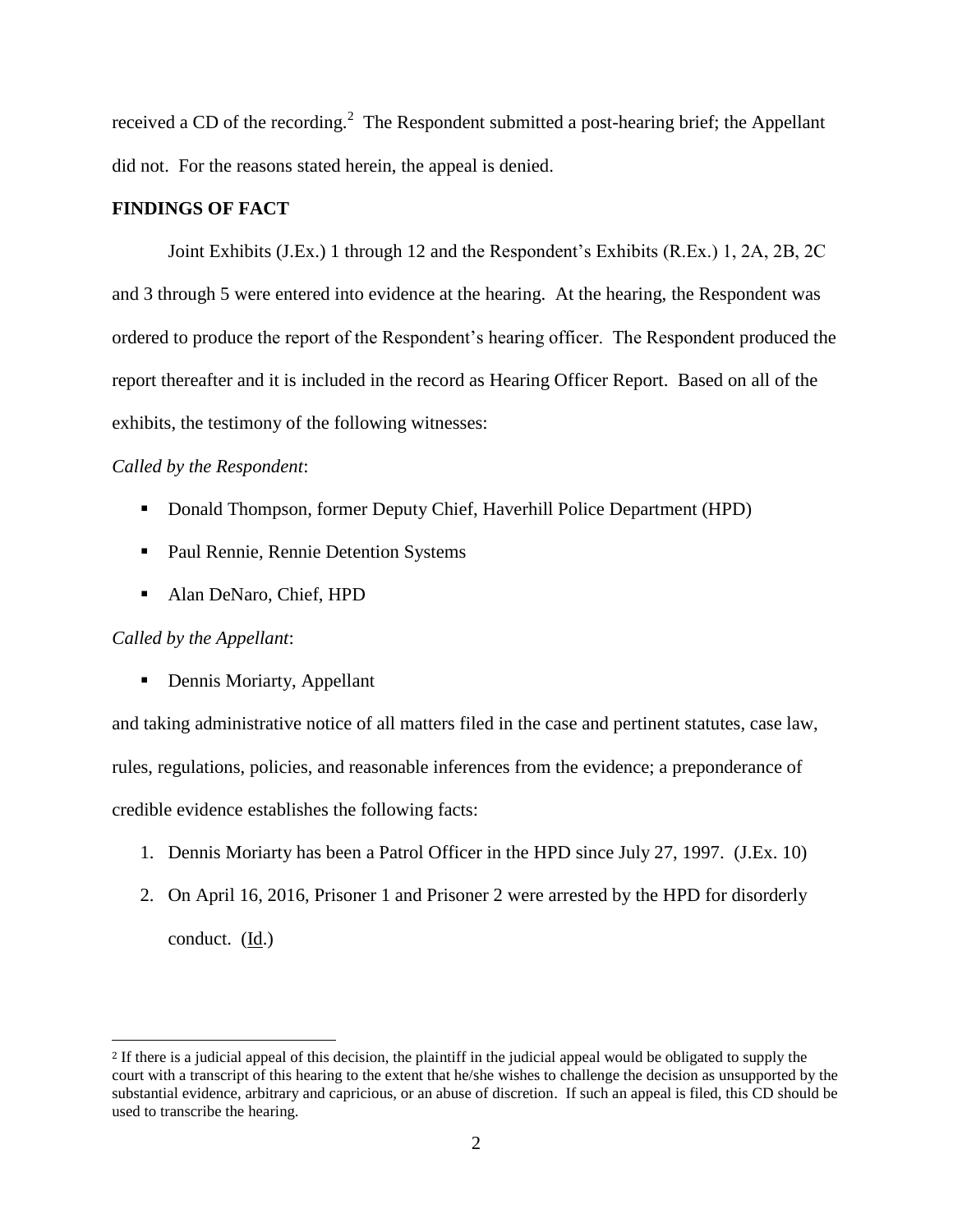- 3. Lieutenant 1 was the Officer in Charge at the time Prisoner 1 and Prisoner 2 were arrested. (Id.)
- 4. The Appellant performed the booking procedure for Prisoner 1 and then placed him in cell No. M2 while Officers A and B stood near the Appellant as backup. (Id.)
- 5. Officer A has been an HPD Patrol Officer since June 30, 2014. (Id.)
- 6. Officer B has been an HPD Patrol Officer since on or about October 18, 1998. (Id.)
- 7. Surveillance camera footage following the arrests of Prisoners 1 and 2 on April 16, 2016 shows Officer Moriarty, with the aid of Officer B, placing Prisoner 1 in cell M2. Before the door can be closed, Prisoner 1 attempted to follow the officers out of cell M2. The Appellant reentered the cell with Prisoner 1. Officers A and B stood near the doorway but outside of cell M2. Officer Moriarty then exited the cell, took hold of the door handle with his right hand, to close the door. Surveillance footage does not show Officer Moriarty tugging on or otherwise checking the door handle to ensure it is locked. Immediately after Officer Moriarty released the door handle, the door began to swing open as the officers walked away, nearly making physical contact with Officer B. As the door swung open all the way, Prisoner 1 stood in the doorway. Prisoner 1 then tried to close the door from the inside the cell. When it still failed to close, Prisoner 1 exited the cell and walked around the cell area and the adjoining booking desk for nearly one-half hour. Prisoner 1 was then returned to his cell by Lieutenant 1. (J.Ex. 1; R.Ex. 1)
- 8. Following this incident, Lieutenant 1 instructed the Appellant to write a report on the matter.  $(\underline{Id})$  The Appellant filed Report No. 16012704, in which he stated that he placed Prisoner 1 in cell M2 with Officers A and B assisting/standing, that he closed the door to cell M2 as usual and that he tested the handle to ensure the door locked. (Id.)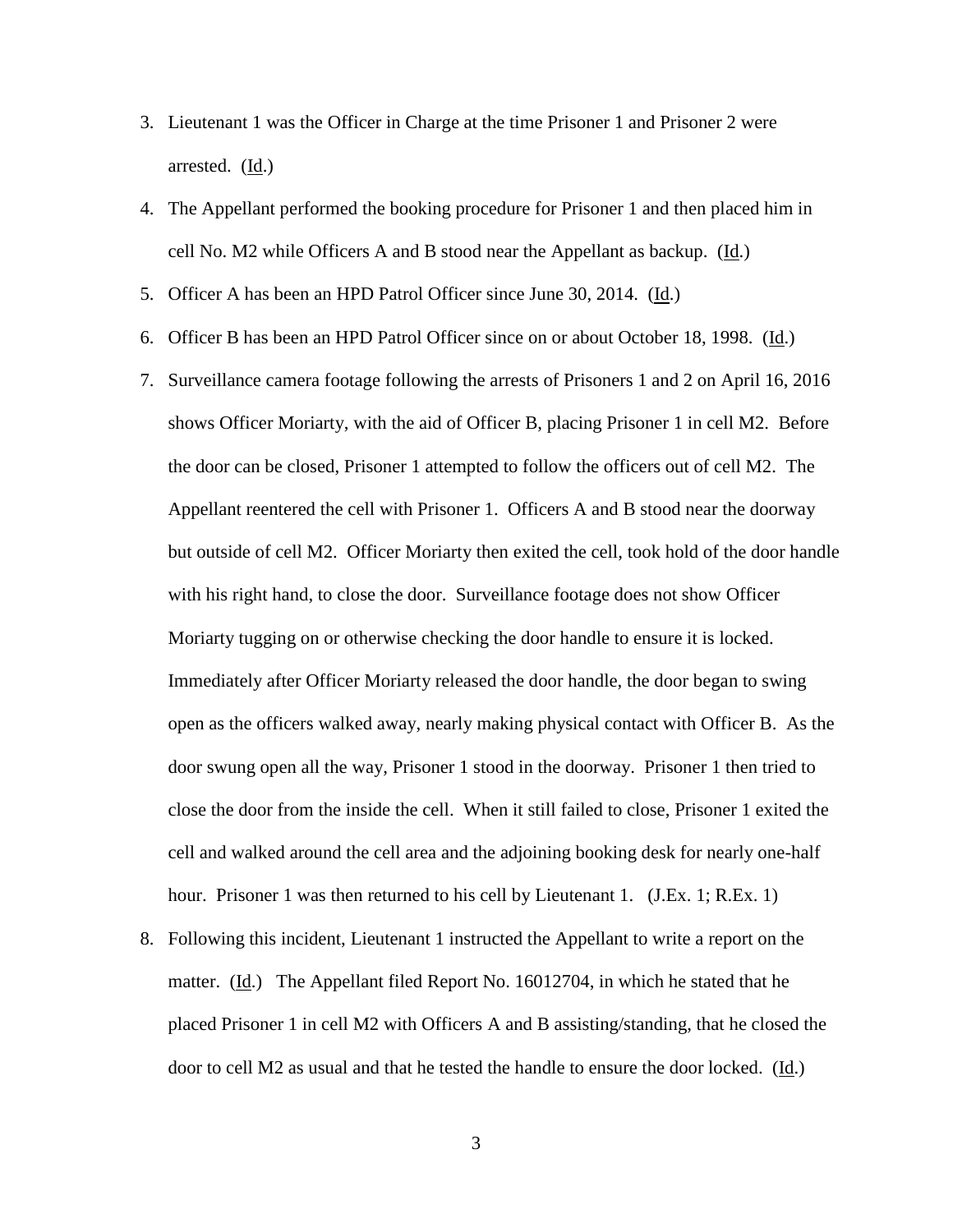- 9. On or about April 20, 2016, at the direction of a Captain, officers within the Department checked the door to cell M2 and did not find any problems with the door's locking mechanism. (Id.) There were no substantiated reports of cell lock malfunction to Chief DeNaro or Deputy Chief Anthony Haugh prior to the incident. (Id.; Testimony of DeNaro) Dep. Chief Thompson interviewed approximately five (5) other police officers who used cell M2 before and after the incident and they observed no malfunction. (Testimony of Thompson) The Respondent then requested that Rennie Detention Systems inspect all locks in the cell block area on or around April 21, 2016. (R.Exs. 11 and 12)
- 10. Paul Rennie ("Mr. Rennie") of Rennie Detention Systems had worked in the locksmith industry, specifically for jail cell doors, for more than ten (10) years at the time of this incident. (Testimony of Rennie). At that time, he had been servicing the Haverhill Police Department for approximately three (3) years, and had installed all cell doors and locks in the holding area. (Id.) Mr. Rennie is certified by the manufacturer of the cells/locks used at the HPD as to their purpose, design and function. Mr. Rennie inspected cell M2 on or about April 27, 2016 but did not find any malfunction with the door or its lock, nor any sticking of the door or cell lock related to recent painting. (Id.; J.Ex. 11)
- 11. On April 28, 2016, Chief DeNaro ordered an investigation to determine:
	- a. Did the cell door malfunction?
	- b. Was policy and procedure followed when placing Prisoner 1 in the cell?
	- c. Was policy and procedure followed in reporting this incident?
	- d. Why was Prisoner 1 not charged with escape or attempted escape? (R.Ex. 1)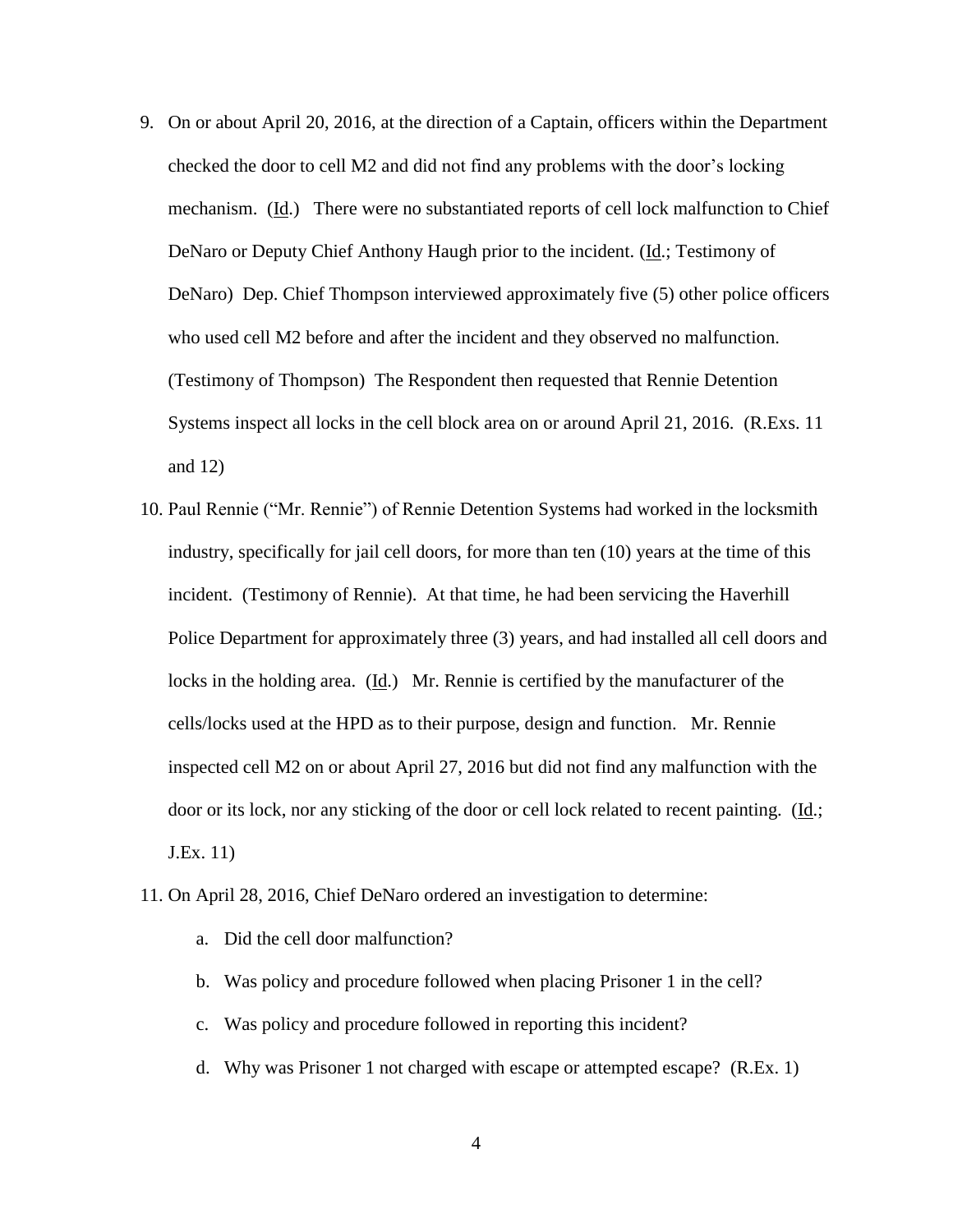- 12. Retired HPD Deputy Chief Donald Thompson ("Dep. Chief Thompson") conducted the investigation and reported his findings on June 12, 2016. (Id.)
- 13. As part of his investigation, Dep. Chief Thompson reviewed various booking reports, video surveillance footage and officer reports, in addition to interviewing various other officers of the Department to see if they had had a problem with the door or lock for cell M2 on April 5, 6, 10, 11, 15 or 16, 2016. (Id.; J.Exs. 1 – 3 and R.Ex. 1 (and attachments)).
- 14. Dep. Chief Thompson concluded that the cell door did not malfunction on the date of the incident, that the Appellant did not follow policy and procedure when placing Prisoner 1 in the cell, and when he reported this incident, that Prisoner 1 was not charged with Escape or Attempted Escape because Lt. 1 did not believe that Prisoner 1 had escaped since he had remained in a secure area even though he was outside of his cell, and that Lt. 1 believed that the lock on cell M2 had malfunctioned. (R.Ex. 1)
- 15. HPD Policy and Procedure No. 72 governs "Booking-Prisoner Security." Article IV ("Procedures"), Section C ("Security and Control"), Subsection 2 ("Cell Block Procedure"), Part (d) states, "After placing a prisoner in a holding cell, the cell door will be closed, locked, and physically checked to ensure it is securely locked." (J.Ex. 4)
- 16. The Appellant electronically acknowledged receipt of Policy and Procedure No. 72 on April 2, 2015. (J.Ex. 5)
- 17. Following retired Dep. Chief Thompson's report, Chief DeNaro notified the Appellant by letter dated August 12, 2016 that he would be suspended for three (3) days as a result of the April 16, 2016 incident. (J.Ex. 6) The Appellant's suspension was imposed on August 17, August 29, and September 13, 2016. (Id.)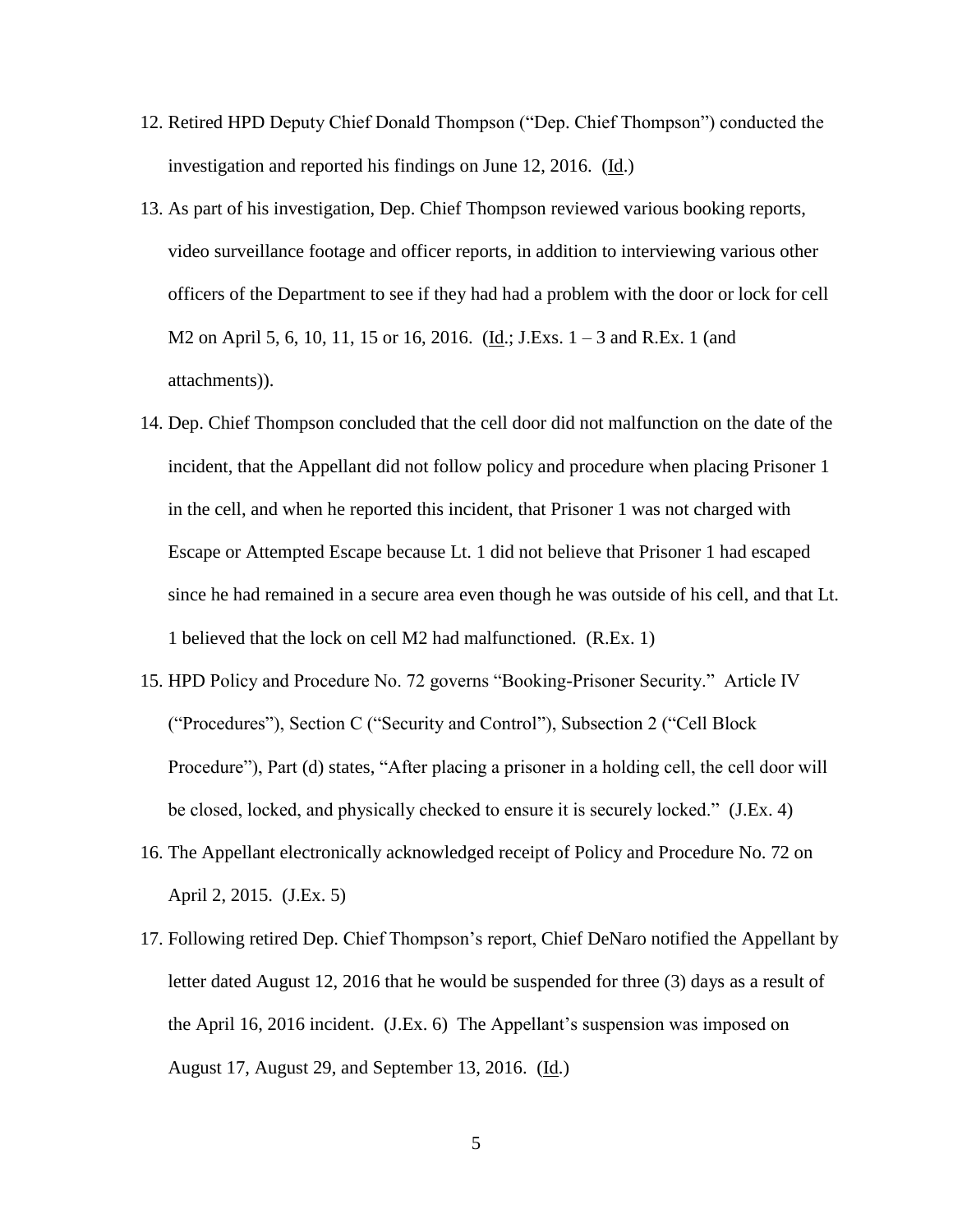- 18. The Appellant appealed the discipline to Mayor James Fiorentini, who appointed Attorney David Grunebaum to be a hearing officer. Attorney Grunebaum submitted a detailed report to Mayor Fiorentini on May 25, 2017 recommending that the Mayor confirm the Appellant's three (3)-day suspension. (Hearing Officer Report)<sup>3</sup>
- 19. After receiving the hearing report from Attorney Grunebaum, Mayor Fiorentini upheld the three (3)-day suspension. By letter dated June 6, 2017 and hand-delivered to the Appellant, the Mayor informed the Appellant that his three (3)-day suspension was upheld.  $(J.Ex. 7)$
- 20. The Appellant filed an appeal of the three (3)-day suspension with the Civil Service Commission on June 19, 2017. (Administrative Notice)
- 21. During the Commission hearing, in response to questioning, the Appellant testified,

**"Q**: What did you do to ensure that the lock to cell M2 had engaged? **A**: I grabbed the handle, I closed it, I believe I heard it engage and click. I let go, I walked away. I thought it was engaged. **Q**: Do you recall pulling on the door? **A**: At the time it happened, in my mind's eye, I thought I had. After reviewing the videotape, I did not." (Testimony of Moriarty)

22. Lt. 1 received a written reprimand for not properly reporting the April 16, 2016 incident.

(Testimony of DeNaro)

23. Officers A and B were not disciplined in connection with the April 16, 2016 incident

because the Respondent determined that they were not responsible for placing Prisoner 1

in the cell. (Id.)

 $\overline{a}$ 

<sup>3</sup> Although the hearing officer reviewed the statements of the Appellant and witnesses by audio-visual recording, he did not observe them first-hand and, it appears, the Appellant did not have an opportunity to observe for himself the statements of the witnesses and to cross-examine them at the hearing. Going forward, the Respondent should ensure that an Appellant is afforded such opportunities.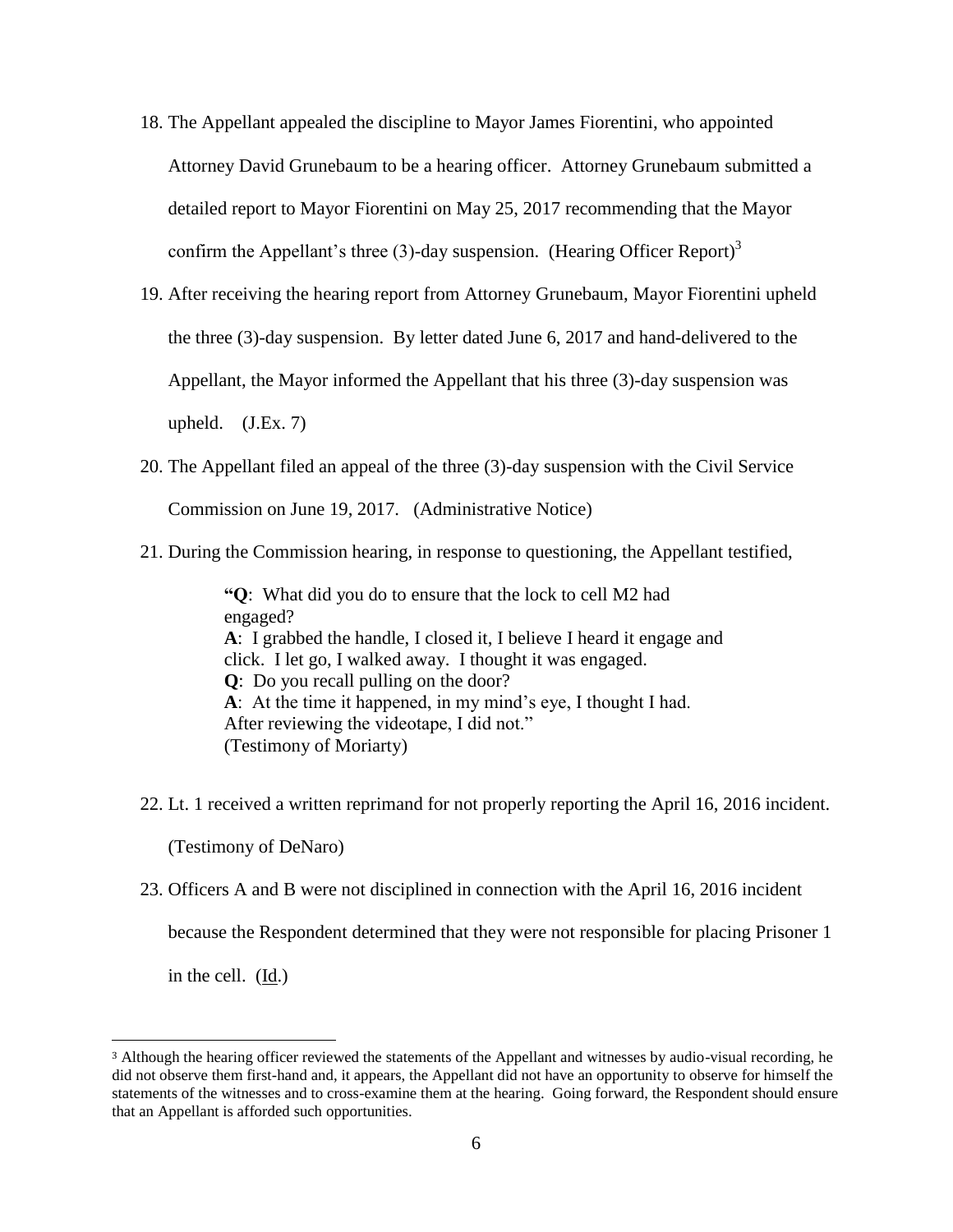- 24. A prior incident at the HPD of a prisoner escape involved Officers D and E; each received a written reprimand. The prisoner on that occasion was arrested for theft of a saw; at the time of his escape, he was not secured or placed in a cell but was waiting to be interviewed, sitting on a bench in the holding cell area. The door to the HPD Sally Port opened and the prisoner escaped. At the time of the incident, Officers D and E had approximately five (5) years of experience working at the Department, and the written reprimands were the first offenses for each officer. (Id.; R.Exs. 3 and 4)
- 25. The Appellant's prior discipline includes a written reprimand in August 2010 for not properly completing a vehicle checklist, a ten (10)-day suspension in November 2010 for writing on a medical victim's forehead with black magic marker, and a thirty (30)-day suspension in June 2015 for conduct unbecoming a police officer and violation of policies pertaining to the use of fire arms, the use of force, and field reports. The Appellant signed a Last Chance Agreement in connection with the thirty (30)-day suspension in June 2015. (R.Exs. 2A, 2B, 2C and 5) The Appellant did not grieve these disciplines or appeal them to the Commission. (Testimony of DeNaro)

# *Applicable Civil Service Law*

#### G.L. c. 31, s. 43 provides:

"If the commission by a preponderance of the evidence determines that there was just cause for an action taken against such person it shall affirm the action of the appointing authority, otherwise it shall reverse such action and the person concerned shall be returned to his position without loss of compensation or other rights; provided, however, if the employee by a preponderance of evidence, establishes that said action was based upon harmful error in the application of the appointing authority's procedure, an error of law, or upon any factor or conduct on the part of the employee not reasonably related to the fitness of the employee to perform in his position, said action shall not be sustained, and the person shall be returned to his position without loss of compensation or other rights. The commission may also modify any penalty imposed by the appointing authority."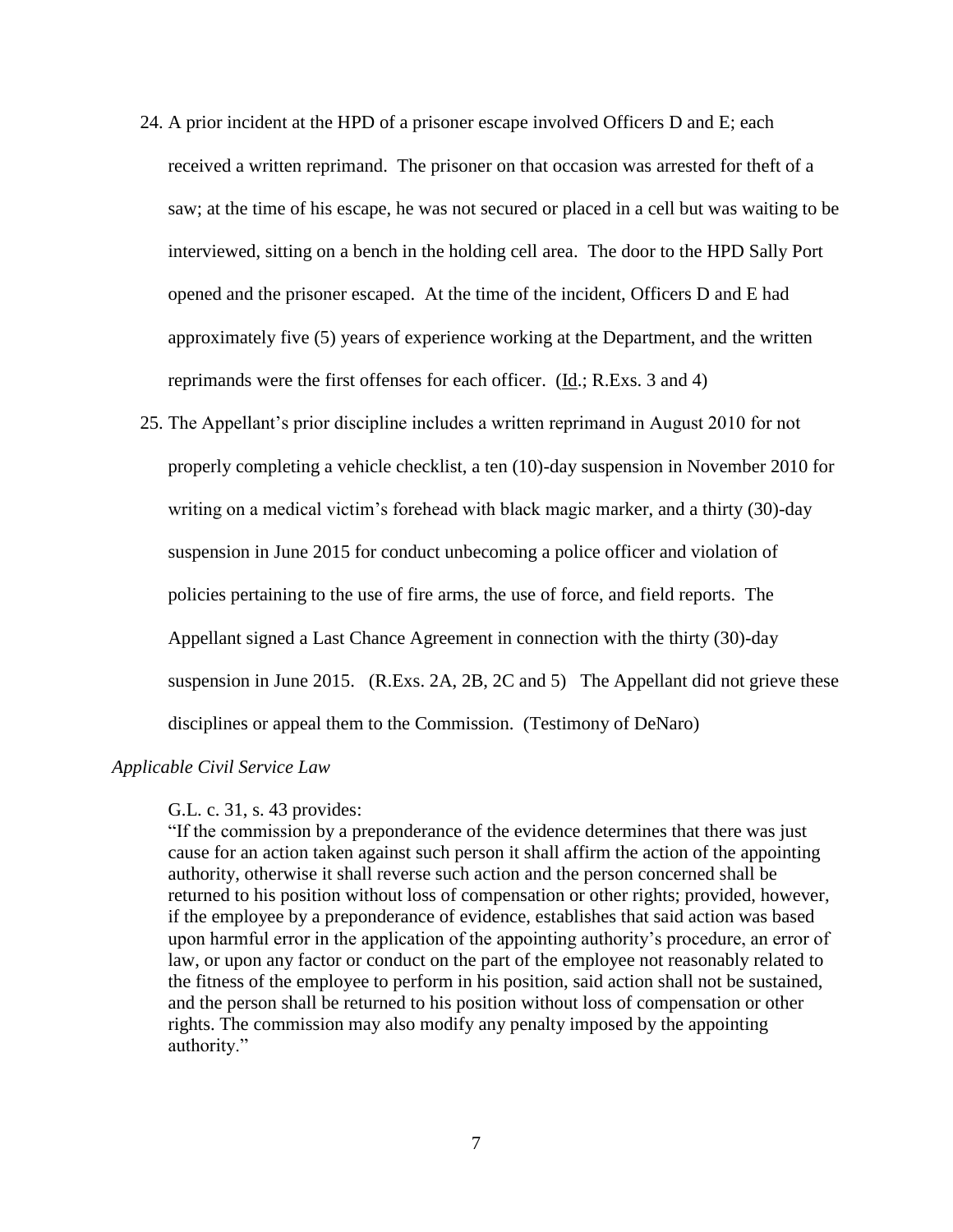An action is "justified" if it is "done upon adequate reasons sufficiently supported by credible evidence, when weighed by an unprejudiced mind; guided by common sense and by correct rules of law." Commissioners of Civil Service v. Municipal Ct. of Boston, 359 Mass. 211, 214 (1971); Cambridge v. Civil Service Comm'n, 43 Mass.App.Ct. 300, 304 (1997); Selectmen of Wakefield v. Judge of First Dist. Ct., 262 Mass. 477, 482 (1928). The Commission determines justification for discipline by inquiring, "whether the employee has been guilty of substantial misconduct which adversely affects the public interest by impairing the efficiency of public service." School Comm. v. Civil Service Comm'n, 43 Mass.App.Ct. 486, 488 (1997); Murray v. Second Dist. Ct., 389 Mass. 508, 514 (1983).

The Appointing Authority's burden of proof by a preponderance of the evidence is satisfied "if it is made to appear more likely or probable in the sense that actual belief in its truth, derived from the evidence, exists in the mind or minds of the tribunal notwithstanding any doubts that may still linger there." Tucker v. Pearlstein, 334 Mass. 33, 35-36 (1956).

Under section 43, the Commission is required "to conduct a de novo hearing for the purpose of finding the facts anew." Falmouth v. Civil Service Comm'n, 447 Mass. 814, 823 (2006) and cases cited. However, "[t]he commission's task ... is not to be accomplished on a wholly blank slate. After making its de novo findings of fact, the commission does not act without regard to the previous decision of the [appointing authority], but rather decides whether 'there was reasonable justification for the action taken by the appointing authority in the circumstances found by the commission to have existed when the appointing authority made its decision'," which may include an adverse inference against a complainant who fails to testify at the hearing before the appointing authority. Id., quoting internally from Watertown v. Arria, 16 Mass.App.Ct. 331, 334 (1983) and cases cited.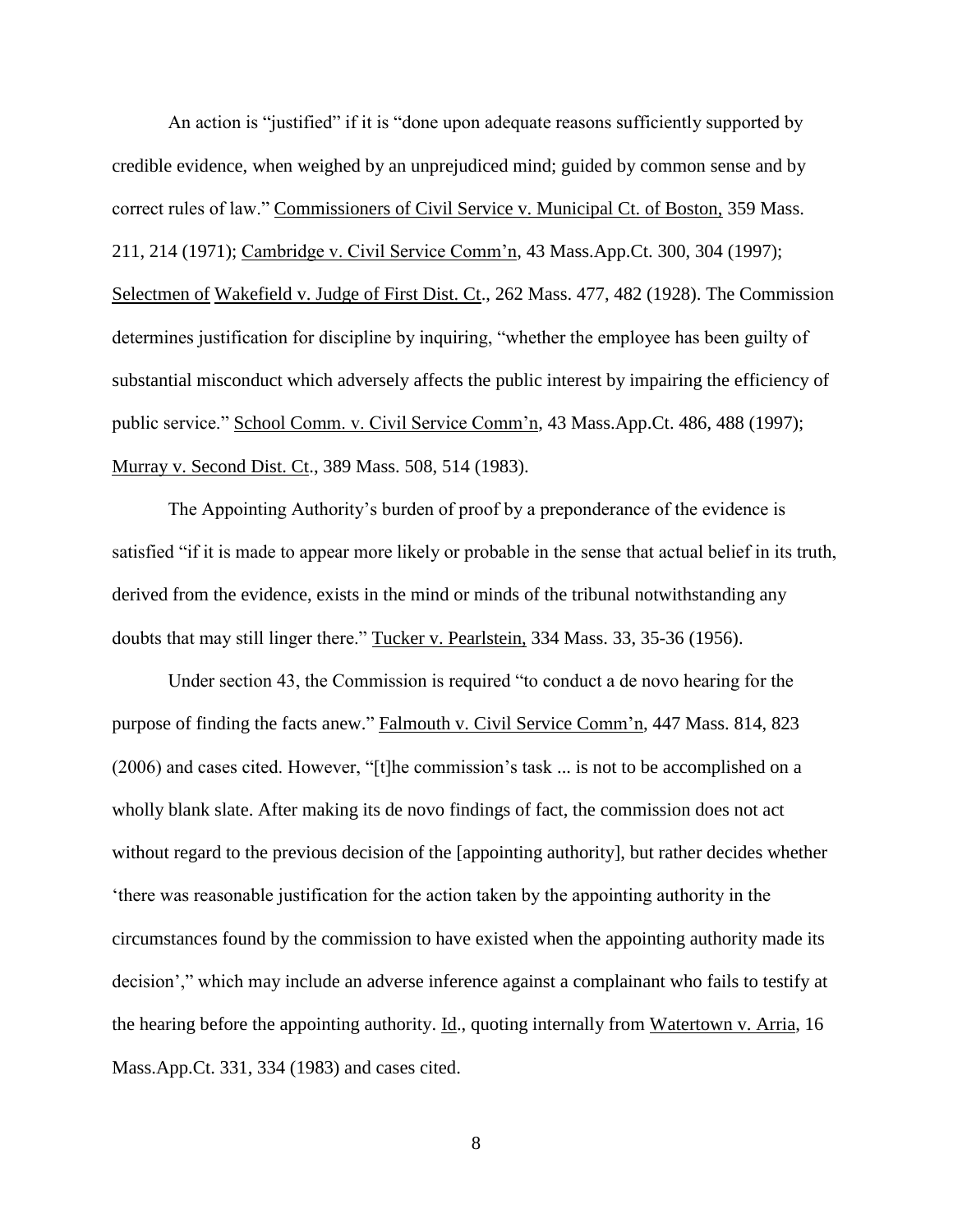Also under section 43, the Commission has "considerable discretion" to affirm, vacate or modify discipline but that discretion is "not without bounds" and requires sound explanation for doing so. *See, e.g*. Police Comm'r v. Civil Service Comm'n, 39 Mass.App.Ct. 594, 600 (1996)("The power accorded to the commission to modify penalties must not be confused with the power to impose penalties ab initio …accorded the appointing authority.") *See also* Town of Falmouth v. Civil Service Comm'n, 447 Mass. 814, 823 (2006), quoting Watertown v. Arria, 16 Mass.App.Ct. 331, 334 (1983).

### *Analysis*

The Respondent has established by a preponderance of the evidence that it had just cause to discipline the Appellant. Based upon the video surveillance footage, Dep. Chief Thompson's investigative report, and testimony of retired Dep. Chief Thompson, Chief DeNaro, Mr. Rennie, and the Appellant himself, the Appellant did not "physically check[] to ensure [the cell door was] securely locked" as required by Policy & Procedure No. 72, 72.4.2(d). The Appellant electronically acknowledged receipt of this policy on April 2, 2015. Moreover, as a nearly twenty (20)-year veteran of the HPD at that time, the Appellant was familiar with the cell doors, their locking mechanisms, and how to properly secure a prisoner inside a cell. In testimony at the Commission hearing, the Appellant admitted that during the incident in question he did not physically check to ensure the cell door was securely locked as in violation of Policy & Procedure No. 72, 72.4.2(d).

The Appellant avers that the door lock malfunctioned. However, there was no evidence at the time to support his contention. There had been no substantiated reports of any problems with the lock to cell M2 in the days prior to the April 16, 2016 incident or days immediately thereafter. When asked to inspect the lock, other Haverhill police officers were unable to find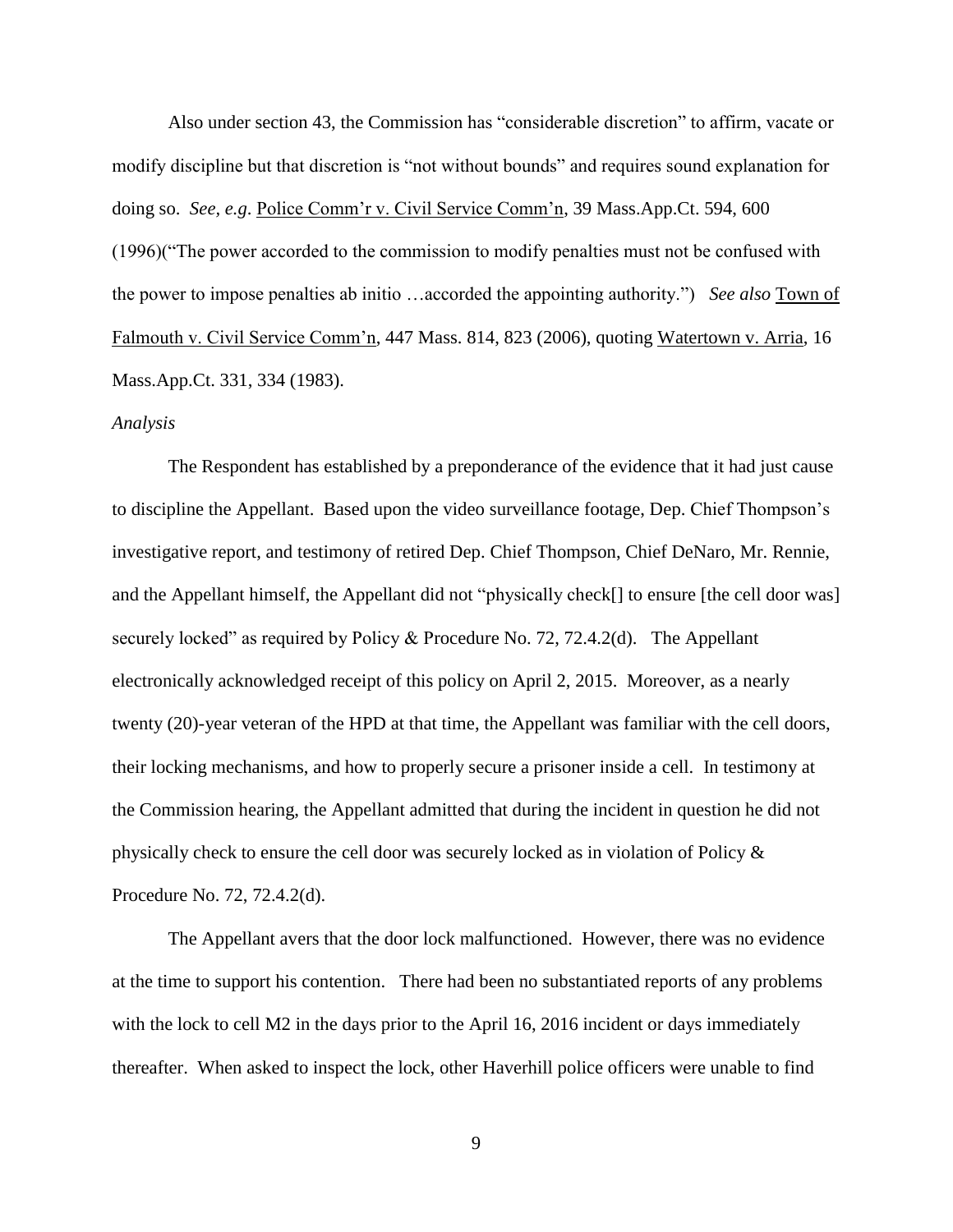any malfunctioning of the door. When called in to inspect the lock, locksmith Paul Rennie found no malfunction with the door or its lock, and testified that he "tested the lock, at least twenty times, and there was [sic] no issues." Further, there is no evidence of any malfunctioning or repair of cell M2 on the Rennie Detention Systems invoice issued on or about April 27, 2016, following inspection of the lock. Mr. Rennie testified that if he performed any repair on cell M2, it "absolutely" would have been reflected on the subsequent invoice. (Testimony of Rennie) There is no mention of malfunction of the door or lock to cell M2 in subsequent email messages between Rennie Detention Systems and the HPD.

Moreover, the video surveillance footage revealed that the door did not close from the inside when Prisoner 1 attempted to lock himself into the cell. The fact that the door did not close from the inside is not indicative of malfunction. Mr. Rennie and Dep. Chief Thompson made clear that while technically possible under the right circumstances, the doors are not designed to close from the inside. This is a safety mechanism, designed to prevent suicides. Testimony of Rennie and Thompson. Similarly, the Appellant's claim that the door to cell M2 was sticking as a result of a recent paint job performed on the door is refuted by the video surveillance footage showing the door bounce off its casing, rather than sticking, and Mr. Rennie's testimony that he did not find any paint-related sticking when he subsequently inspected cell M2. Had he found any evidence based on the foregoing, I credit Mr. Rennie's testimony and conclude that neither the door, nor the lock malfunctioned when the Appellant closed it on April 16, 2016; rather, the door bounced back open because it was not closed properly. It was not closed with sufficient force to engage the lock.

Even if the lock or door had malfunctioned, the result would be the same. Pursuant to Policy and Procedure No. 72, 72.4.2(d), the Appellant was supposed to "physically check[] to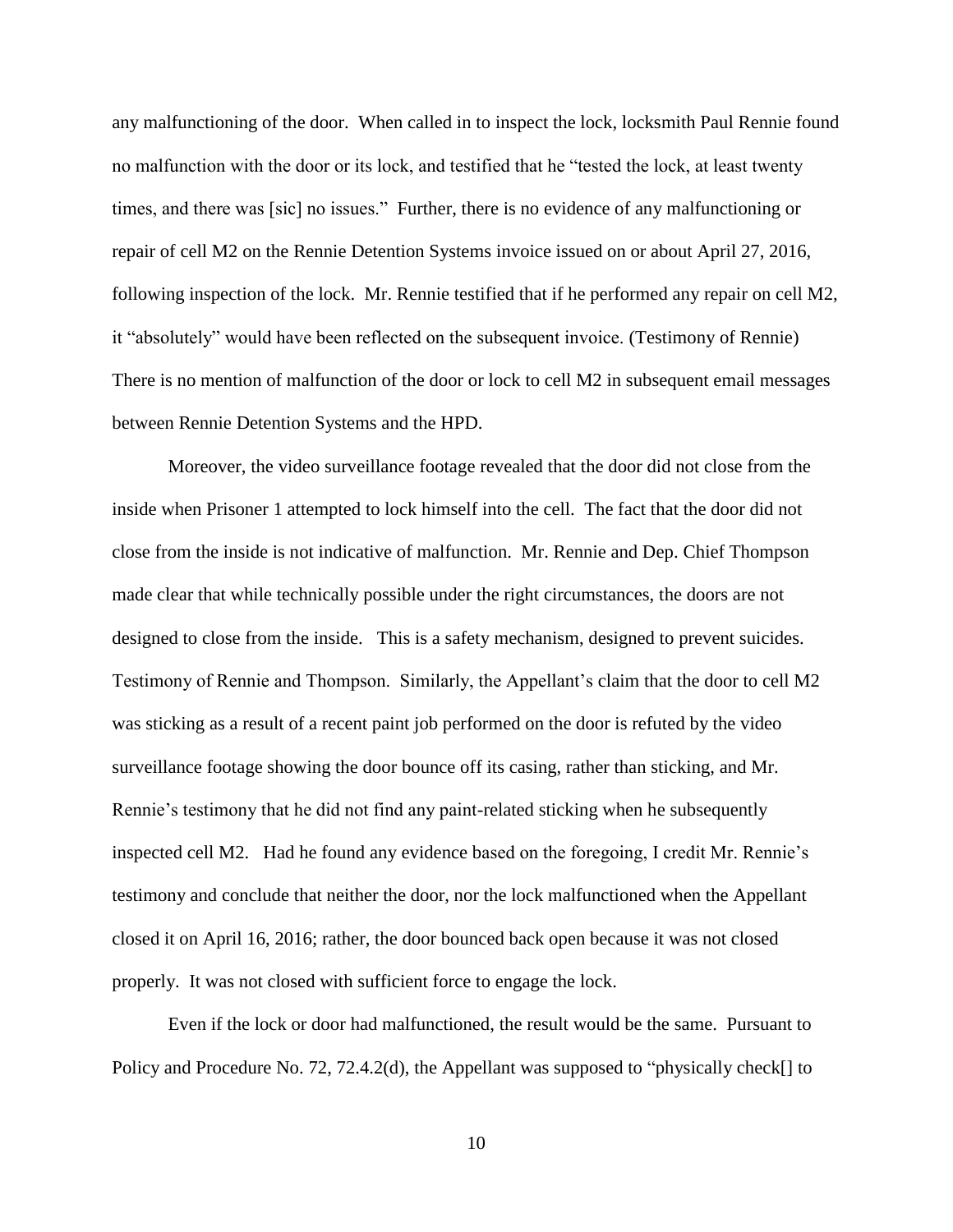ensure [the cell door] is securely locked." J.Ex. 4. The Appellant admitted that he did not physically check to ensure the door was securely locked. Had he done so, he would have noticed that the door immediately opened after he supposedly closed it. Whether the lock is fully functional or malfunctioning, this physical check would have alerted Officer Moriarty to the issue such that he could re-try securing the door properly, or move the prisoner to a different cell. The Appellant's failure to physically secure the door to the cell resulted in a prisoner escaping his cell for nearly half an hour, moving around the cell block and booking area freely and could have caused harm to other officers.

The Commission has upheld discipline issued for failure to follow established workplace policies and procedures. *See, e.g.,* Caggiano v. Marshfield Fire Dep't., 27 MCSR 638 (2014); Tinker v. Boston Police Dep't., 24 MCSR 551 (2011); Lett v. Boston Police Dep't., 23 MCSR 358 (2010); Dambreville v. Boston Police Dep't., 23 MCSR 333 (2010); Welch v. Boston Police Dep't., 19 MCSR 290 (2006); Sabbey v. Cambridge Police Dep't., 14 MCSR 172 (2001); Crowley v. Dep't. of Correction, 12 MCSR 42 (1999); and Zatoonian v. Waltham Police Dep't., 10 MCSR 167 (1997). Since the Appellant here did not physically check the door, in violation of a clear and established policy, I find that his actions constitute substantial misconduct which adversely affects the public interest by impairing the efficiency of the public service. As a result of the Appellant's actions, Prisoner 1 was able to escape his cell unrestrained and walk around the area. This compromised the safety of other officers in the HPD, other prisoners, and could have compromised the safety of the public, had he found a way to escape the building. Accordingly, the Respondent has established that it had just cause to discipline the Appellant. Since the findings here are substantially the same as those found by the Respondent, I find no reason to modify the discipline, especially in view of his disciplinary record.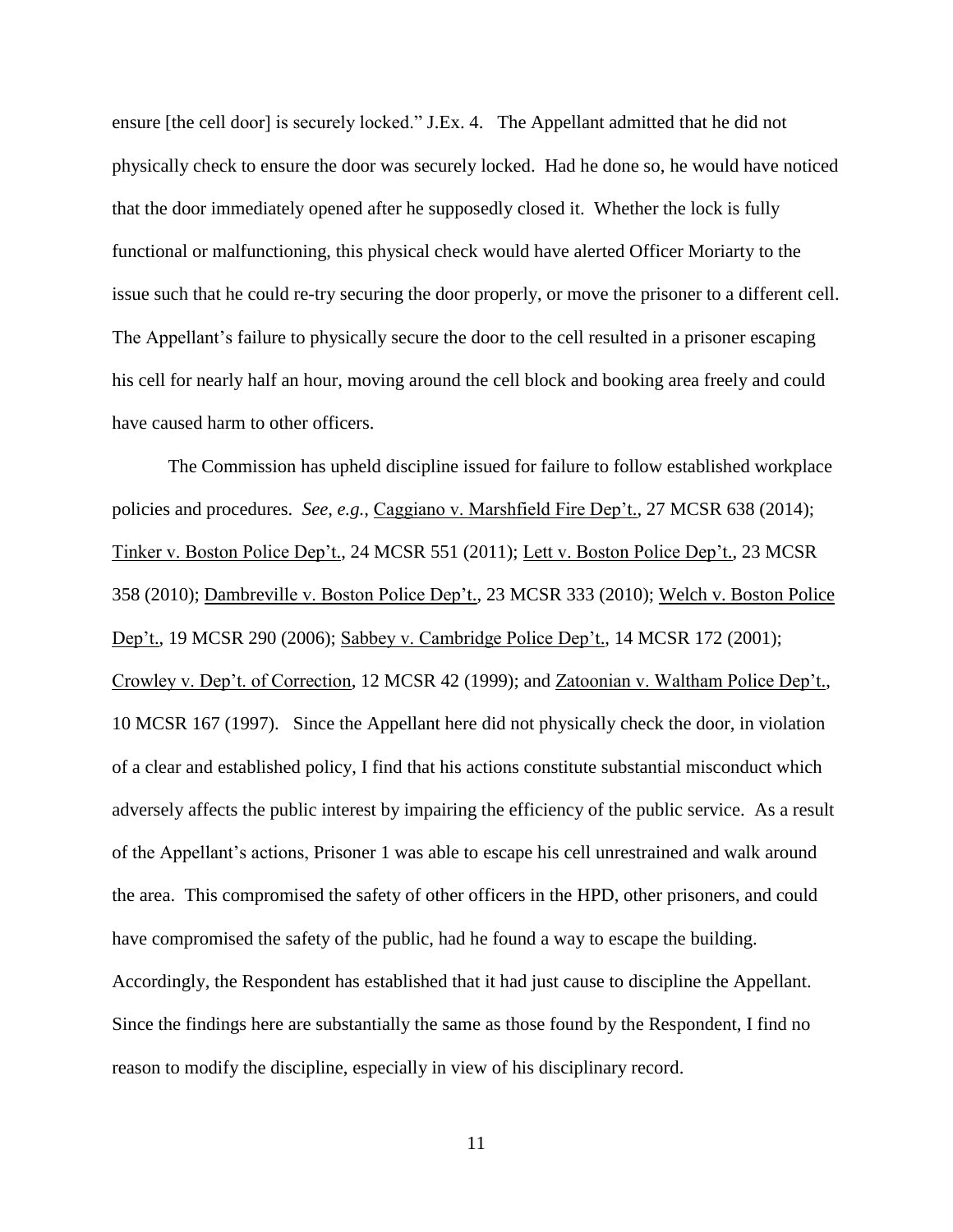The Appellant alleges that he is the victim of disparate treatment on this occasion and others. In view of the testimony of the Appellant and Chief DeNaro, I find that the record does not support the Appellant's allegation of prior disparate treatment by Chief DeNaro. Similarly, the record does not support the Appellant's allegation that he was disciplined in a disparate manner in this case. The Appellant alleged that two (2) other officers (identified at the Commission hearing as Officers D and E) were treated differently when they were involved in a prisoner escape at a different time. However, the two (2) incidents are not comparable. In the prior incident, the prisoner was waiting to be interviewed in connection with the theft of a saw. The prisoner was sitting on a bench in the cell area, unrestrained and not locked in a cell and escaped from the department via an open Sally Port door. While Prisoner 1 in the April 16, 2016 incident involving the Appellant did not escape the building, he did escape from his cell, and was given the opportunity to escape from his cell because of the Appellant's failure to secure the door. Prisoner 1 had access to the book desk and could have located an item to use as a weapon against the officers. However, in the case of Officers D and E, it was their first offense and it was much earlier in their careers. The Commission, in addressing a disparate treatment allegation, has upheld harsher punishment where an appellant had a lengthier disciplinary history than those with whom he compared himself. *See* Draper v. Brookline School Dep't., 26 MCSR 320 (2013). As a result, I find that the record does not support the Appellant's allegation of disparate treatment or bias. For these reasons, modification of the discipline issued by the Respondent is not warranted.

### *Conclusion*

 Based on the findings herein, the Appellant's appeal, docketed D-17-126, is hereby *denied*.